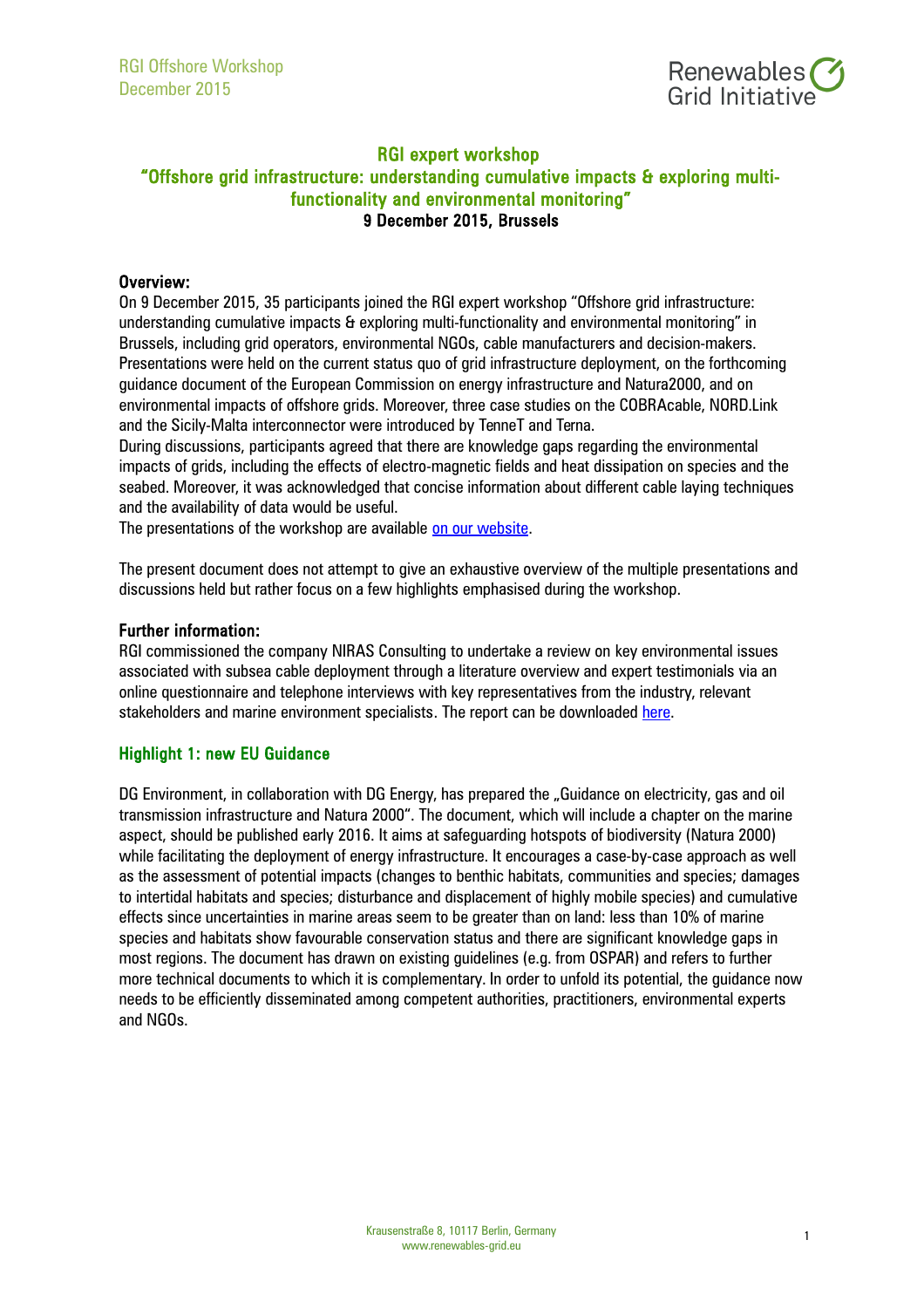

## Highlight 2: Sicily-Malta interconnector and mitigation measures for *Posidonia oceanica*

In the case of the Sicily-Malta interconnector, the Italian TSO Terna was commissioned as contractor for the Italian part of the project and undertook environmental impact assessment studies (ex: analysis of interactions with Natura 2000 protected areas). Routing optimisation and mitigation measures were implemented e.g. to preserve the protected seagrass meadow *Posidonia oceanica*. This included the transplant of over 3,000 Posidonia rhizomes (ca. 45-50 m<sup>2</sup>) to a different area of the Sicilian coast, using a revolutionary technique. A three-year environmental monitoring is planned for the new site.

#### Highlight 3: Stakeholder survey on subsea cable interactions with the marine environment

A survey was commissioned by RGI and developed by NIRAS Consulting to gather an insight into a wide constituency of stakeholder views about the environmental effects of subsea cables. It included an online survey with four multiple choice questions: i) opinion on the top three marine environmental impacts affecting the development of subsea cables; ii) opinion on the top three marine environmental receptors most sensitive to impacts; iii) opinion on the key knowledge gaps in subsea cable environmental effects; iv) opinion on the top three environmental receptors where further understanding of the impact of subsea cables is needed. As a second means of information and opinion collection, telephone interviews were carried out with selected stakeholders ranging from transmission system operators, regulators, consultancies, developers and operators, academics, NGOs and cable installation and manufacturing companies.

The online survey demonstrated that seabed disturbance was the impact that most affected the development of subsea cables. The knowledge gap of highest concern is the effect of electromagnetic fields (EMF); seabed disturbance was the second highest concern. While there appears to be a lack of knowledge or awareness around EMF, it was widely considered that it was not affecting the development of projects. Overall, there was a common perception that knowledge gaps in relation to potential environmental impacts of subsea cables are associated with uncertainties around how EMF and, to a lesser extent, heat emissions produced by subsea cables affect marine receptors' behaviour. There were contrasting opinions on whether these emissions were a realistic issue. Uncertainty around the quantitative impact of cable installation and decommissioning phases, in relation to seabed disturbance and sediment suspension, was also highlighted by both the interviewees and current literature, indicating a need to better understand these impacts to inform future use of specific installation / decommissioning techniques.

#### Discussions and recommendations

- $\triangleright$  The most effective way to minimise impacts of an offshore interconnector is to undertake an early and detailed planning of the project. Contractors and mitigation solutions should be included in the early stages of the planning process. This should benefit the project at later development stages.
- $\triangleright$  Participants agreed that all stakeholders should aim at a better exchange of experience as well as an easy access to data that have already been collected at a European level. This would also help bolster our understanding of environmental impacts and potentially enable the focusing of subsea cable environmental assessments. Good practice guidelines could be updated with a stronger consultation and input from all stakeholders, including the industry.